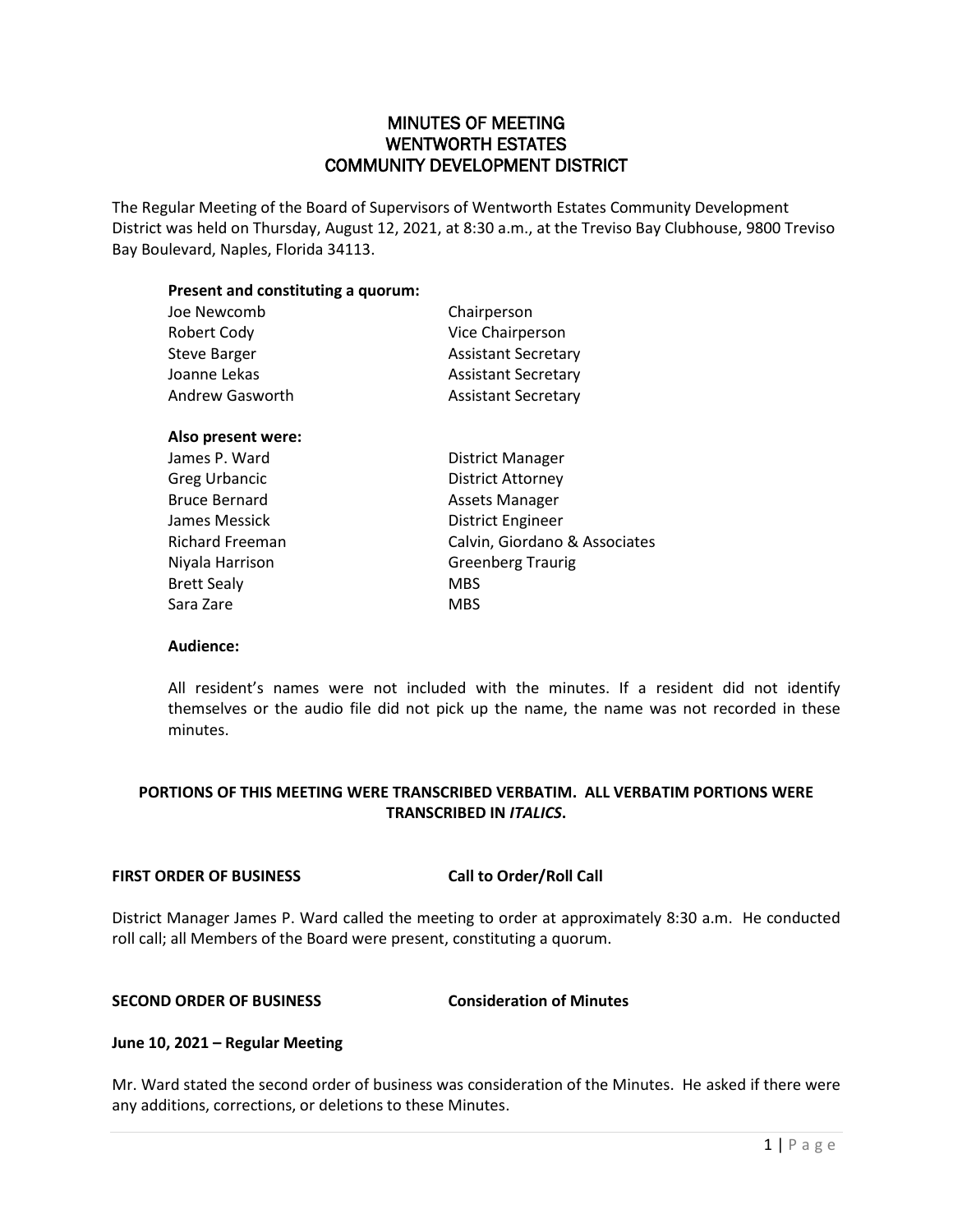Mr. Barger noted one correction.

Mr. Ward indicated he would make the correction. He called for a motion.

**On MOTION made by Mr. Joe Newcomb, seconded by Mr. Andrew Gasworth, and with all in favor, the June 10, 2021, Regular Meeting Minutes were approved as corrected.**

**THIRD ORDER OF BUSINESS Consideration of Bank Response**

### **Consideration of Bank response for refinancing of the Districts Series 2018 Bonds**

*Mr. Ward: Item 3 and 4 on your Agenda are to discuss the refinancing with respect to your Series 2018 bonds. You recall at your last meeting Mr. Sealy with MBS Capital Markets presented to you a financing alternative where the District would be in a position to refinance its 2018 bonds with a new series of bonds and lower the par debt assessments based on current interest rates, utilizing existing reserves so we would not have to pay any additional cost for financing. In addition to that, the interest rate was being lowered, I believe, from 3.8% to 2.2% which means residents would be able to see a significant savings on their annual debt service payment to the District for the remaining term of the debt that we have on the 2018 bonds which is 15 years. The normal way in which we do this, we do what's called a delegation bond resolution at today's meeting, and then we come back and do a final resolution at a future meeting. In order to make the certification date with the county property appraiser to be able to put assessments on the roles, we have to certify by September 3 of this year. It is a little early, but this is what Collier County does, so we have to do that. In order to do that, these documents have been changed to be basically the final resolution that you will consider and has the documents attached to them. The reason we are able to do that is because this type of refinancing we are doing, which is basically the exact same thing we did in 2018. All of the documents from the 2018 deal are what we will be using as the template for the 2021 financing with updates to the interest rates, the final term, the way in which the bank accounts are established with Hancock Bank, but it will be a much easier transaction that we did in 2018 based on that as a result. That is what this resolution will do.* He asked Mr. Brett Sealy to review the financing. He noted Niyala Harrison would review the resolution.

*Mr. Brett Sealy: As Jim mentioned we were authorized to proceed with completing a credit package with the intent to send that credit package out to a number of banking institutions that have previously participated in CDD refinancing. We sent that package out customarily, we provided about a 2-week period for them to respond which culminated into a deadline for banks to provide a term sheet. As we have been experiencing more recently, while a number of the banks that we sent packages to have responded on other transactions, we found that given the merger of certain of the banks, specifically six of those banks merging into three banks, as the complete their mergers or involved in their mergers, we have had less responses, although we have been successful in each of the cases in obtaining a term sheet that was very consistent with terms in which we received multiple term sheets. Having said that, we received a term sheet back from Hancock Bank, who is the current bondholder of the series 2018 bonds. As Jim mentioned, the average interest rate on the existing bonds is 3.83% and the final maturity is in 2037. The term sheet that was provided by Hancock provides for an average rate of 2.212%, about a 160-basis-point reduction in interest rate. The duration of the bonds would not change; as mentioned in*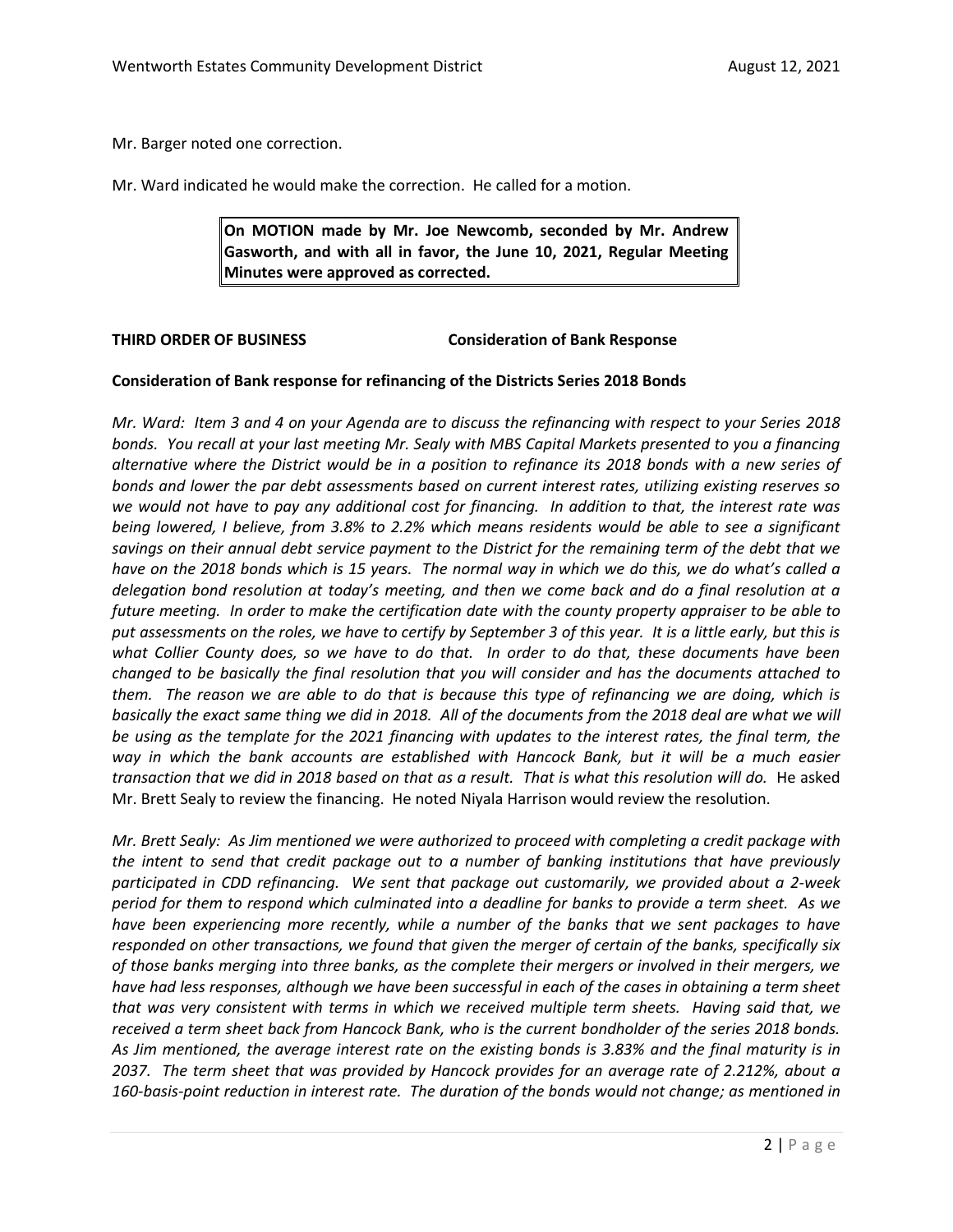*the presentation at the last meeting it is forbidden by law to extend the maturity on the bonds, so the maturity would be matched to the existing maturity and I'm looking at page 15 of the agenda package, which is page 3 or slide 3 of the presentation materials we have provided. The title of that is Estimated Refunding Results, and if everybody has that in front of them, I can go ahead and walk you through it. Starting with the top, the current outstanding principal amount of the bonds is \$23,125,000 dollars. The current average interest rate is 3.83%. The bonds were structured to be callable at any time which is why we are able to come back and refinance this series of bonds. Typically, bonds are call protected; they have some period of call protection to ensure that the lender, purchaser of those bonds, will receive the stated interest rate for a specific period of time. The 2018 bonds were structured without optional call protection; therefore, that's what's providing the District the ability to come back and refund a refunding which is what's being undertaken here. The current maximum annual debt service on the existing bonds is about \$1.95 million dollars. In terms of the refunding bonds, based upon the terms that have been provided by Hancock, the principal amount of the bonds will reduce to an estimated amount of \$22,481,000 dollars; the estimated average coupon should be 2.12% (rather than the 2.2 as stated in the term sheet). Final maturity matched to the existing maturity on the outstanding 2018 bonds. Again, we are not extending maturity simply to get debt service savings. We have got to match the existing maturity. The net present value savings is \$2.512 million dollars which is about 10.87%. You may recall in our presentation at the prior meeting we shared with you most governments will target a savings of between 3% and 5% in order to warrant undertaking a refinancing. In this particular case we are achieving well above that 3% to 5% net present value percentage savings benchmark. Also, taking into consideration that we are refunding the District, it's the proverbial second bite of the apple as it relates to a refinancing for a second time. The maximum annual debt service is projected to reduce to \$1.66 million which would provide for an annual reduction of debt service of approximately \$287,000 dollars a year beginning with the tax bill that would be issued this coming November. If all goes smoothly and we meet the deadlines, residents will begin to see the reduction in their annual debt service payments on the tax bill beginning this November which would represent about a 14.7% reduction in annual debt service. I will finish with: Is this net of 100% of the costs of this refinancing transaction? and the answer is yes. All of the costs of the transaction have been considered in conjunction with the numbers that we have provided you. The \$287,000 dollars a year in estimated debt service reduction is the net debt service reduction and the net percentage is at 14.7%.* He asked if there were any questions.

*Mr. Steve Barger: What are the refinancing costs? The estimated refinancing costs.* 

*Ms. Sara Zare: The total cost of the issuance would be about \$357,835 dollars.* 

*Mr. Sealy: This represents the fixed cost of issuance, professional fees, as well as the private placement fee paid to MBS. This is the aggregate amount of costs, correct?*

*Ms. Zare: Correct.* 

*Mr. Barger: And we are going to pay that with the reserve we are no longer required to have. Is that correct?*

*Mr. Sealy: Yes sir.* 

*Mr. Barger: What happens to the difference?*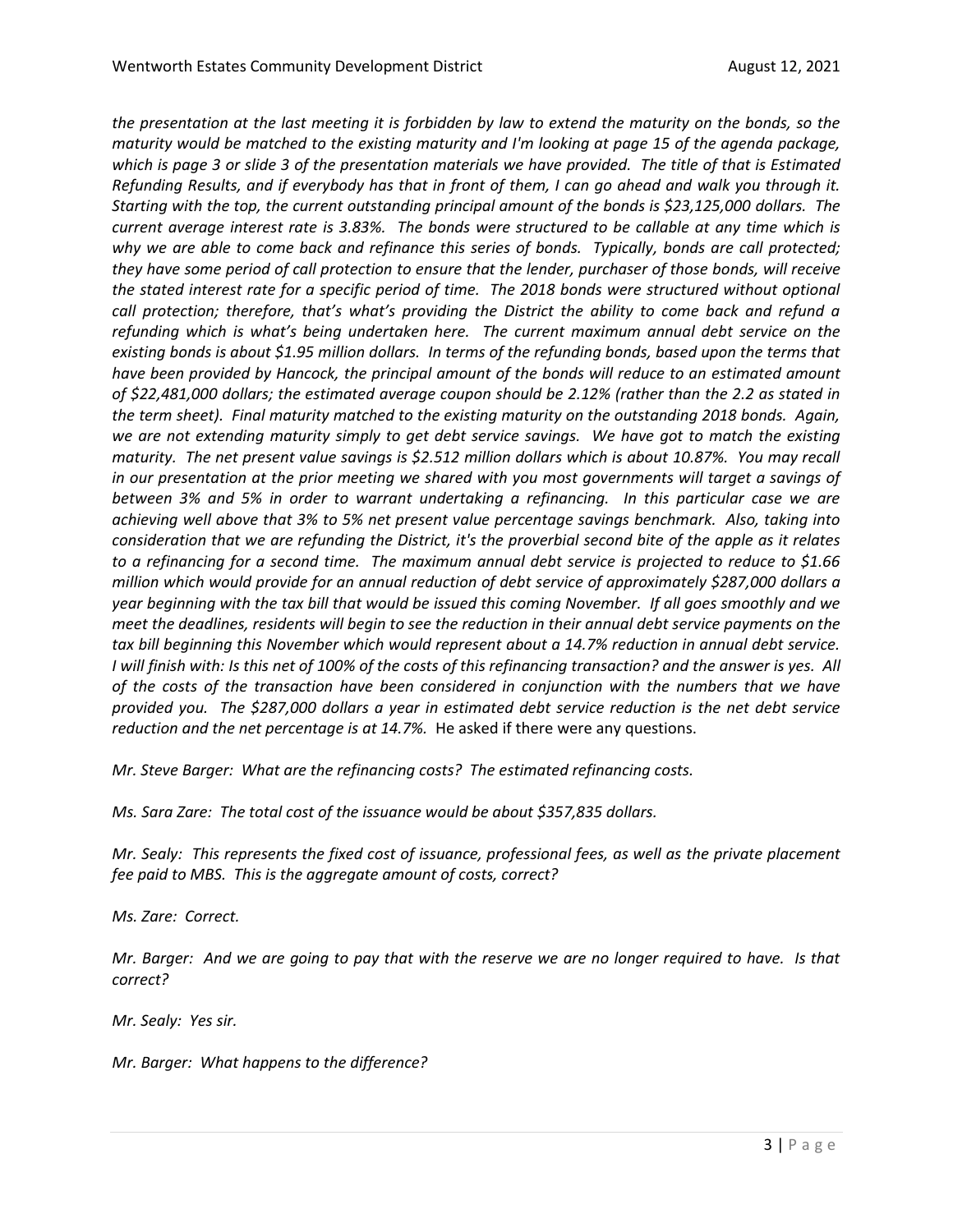*Mr. Sealy: It is used as a source of funds to further reduce the principal amount of the bonds outstanding and provide for the additional reduction in annual debt service.* 

*Mr. Ward: Per your reserve account, we have about \$580,000 dollars in cash in our reserve account. The difference between the \$354,000 dollars and the \$579,000 dollars just goes in to reduce the par debt. I provided to you a comparison chart that's in draft form showing what your assessment levels currently are for the 2018 bonds and what they should go down to after refinancing. This is not perfect at the moment because we are in the process of running some final numbers, but this will give you the flavor of what the assessments will go down. The smallest decrease is on the smallest product lines, the fourstory condominiums, it is \$146 per unit per year and the 150-foot lots are the largest reduction of \$667 dollars. They range between those two numbers over the different product lines you have in the community. These will be finalized when we finalize the final set of numbers, and I will provide you a final analysis when we finish.*

*Mr. Barger: Did we not combine two lots in the peninsula? Does that have any effect on us?*

*Mr. Ward: Whether there were two lots which were combined or not, with respect to this financing, is not material. They will still pay as if there were two lots.* 

Discussion ensued regarding the combining of lots.

**FOURTH ORDER OF BUSINESS Consideration of Resolution 2021-7**

**Consideration of Resolution 2021-7, a Resolution of the Board of Supervisors of the Wentworth Estates Community Development District Authorizing the Issuance of not to exceed \$23,125,000 Wentworth Estates Community Development District Special Assessment refunding Bonds, Series 2021 (The "Series 2021 Bonds") to refund all of its outstanding Wentworth Estates Community Development District Special Assessment Refunding Bonds, Series 2018 (The "Refunded Bonds"); (i) Determining the need for a negotiated sale of the Series 2021 Bonds and providing for a direct placement of the Series 2021 Bonds with Hancock Whitney Bank, a Mississippi State Chartered Bank; (ii) Appointing MBS Capital Markets, LLC as placement agent for the Series 2021 Bonds; (iii) Approving the Form and Authorizing the execution and delivery of a third Supplemental Trust Indenture with respect to the Series 2021 Bonds; (iv) Providing for the application of Bond proceeds and certain other moneys to refund the Refunded Bonds; (v) Directing the call for redemption of the Refunded Bonds; (vi) Authorizing the proper officials to take all actions deemed necessary in connection with the Issuance, Sale and Delivery of the Series 2021 Bonds and the refunding of the Refunded Bonds. (to be provided prior to the meeting)**

Mr. Ward asked Ms. Niyala Harrison to review the Resolution.

*Ms. Niyala Harrison: What you have before you is a resolution to authorize the issuance of not to exceed \$23,125,000 dollars of Wentworth Estates Community Development District bonds. These are refunding bonds. What we do provide in the resolution is a not to exceed amount. My understanding is that the par amount will be less than this. We will know this once final numbers are determined. The 2021 bonds are to refund all of the outstanding 2018 bonds. This resolution provides that the bonds will be sold pursuant to a negotiated sale through a direct placement with Hancock Bank which is the prior bond holder, appointing MBS Capital Markets as the placement agent. The District did previously issue it's*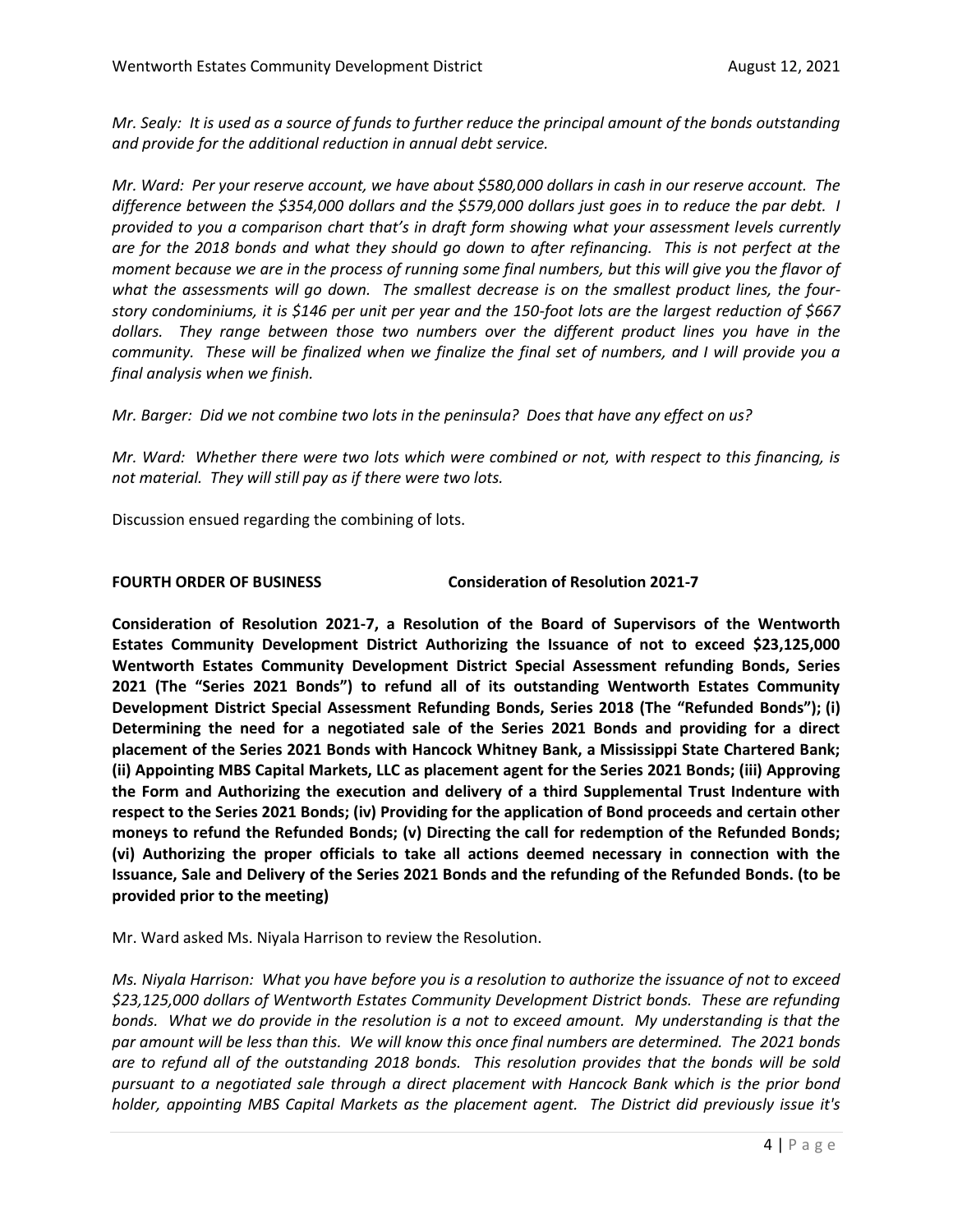*2006 bonds. Those were refunded by the 2018 bonds and these 2021 bonds will refund the 2018 bonds. In order to do that, the District has also entered into Trust Indentures including a Master Trust Indenture, a First Supplemental Trust Indenture, a Second and now the District would be on its Third Supplemental Trust Indenture. That is where all of the terms and the covenants of the bonds would be held. I am just going ahead and moving through delegation resolutions. I just mentioned that Third Supplemental Indenture; it is attached as an exhibit to this resolution and through this resolution the District will be approving and authorizing the execution and delivery of that indenture. It is provided in substantially final form, but then any changes that come in after this meeting will need to be approved by the District Manager. Jim is authorized by this Resolution to go ahead and approve those changes. The changes are not meant to be substantial. For the most part the changes will be the final numbers provided upon pricing. These bonds are going to be sold pursuant to a negotiated sale and there are several reasons why a negotiated sale is appropriate and in the best interest of the District. Those are found in section 4. Among those reasons are the complexity of the financing structure because of the market conditions for tax exempt bonds. Also, the fact that you have the bank and MBS having participated in the structuring of this deal since the beginning, so they can and have been helpful in helping the District to achieve the best possible financing. Finally, the District will not be adversely affected if the bonds are not sold pursuant to a competitive sale. Oftentimes and statutorily, bonds are sold competitively unless there are good and compelling reasons, such as the ones just outlined. The details and the final terms of the bonds will be outlined in the final third supplemental trust indenture, and the final pricing numbers upon pricing. Those would be available to the Board. The bond proceeds in terms of proceeds, proceeds will be used to, on the date of closing, once that date is determined, and I believe at this point we are shooting for June 30 as a closing date, all of those 2018 bonds would be paid off, redeemed at closing, and then the cost of issuance would be paid for the 2021 bonds. In connection with any refunding, we usually will have a verification agent on board, and that verification agent would be able to confirm that the monies provided, including some of the old 2018 monies, and the new 2021 monies, that those are sufficient to refund the outstanding 2018 bonds. There will be a verification agent that provides that opinion.* She asked if there were any questions.

*Mr. Barger: We are going to give Jim Ward the authority to sign the final agreement on the understanding that there will not be any substantive changes in it?*

*Mr. Ward: The actual documents are signed by the Chair and me as your Secretary. This will be just to finalize the changes in the documents.* 

*Mr. Greg Urbancic: There are going to be a couple little cleanup items in the Supplemental Trust Indenture that Jim and I talked about earlier. Nothing substantive, but just a couple cleanup items, one being the name of your report which has the summary of the funding, but otherwise everything looks pretty in order from my perspective.* 

Mr. Ward asked if there were any questions; hearing none, he called for a motion.

**On MOTION made by Mr. Joe Newcomb, seconded by Mr. Andrew Gasworth, and with all in favor, Resolution 2021-7 was adopted, and the Chair was authorized to sign.**

*Mr. Ward: There is one other item that was included in your Agenda Package, and that was the Agreement with Greenberg Traurig to act as your Bond Counsel. Their fees are paid out of the bond issue*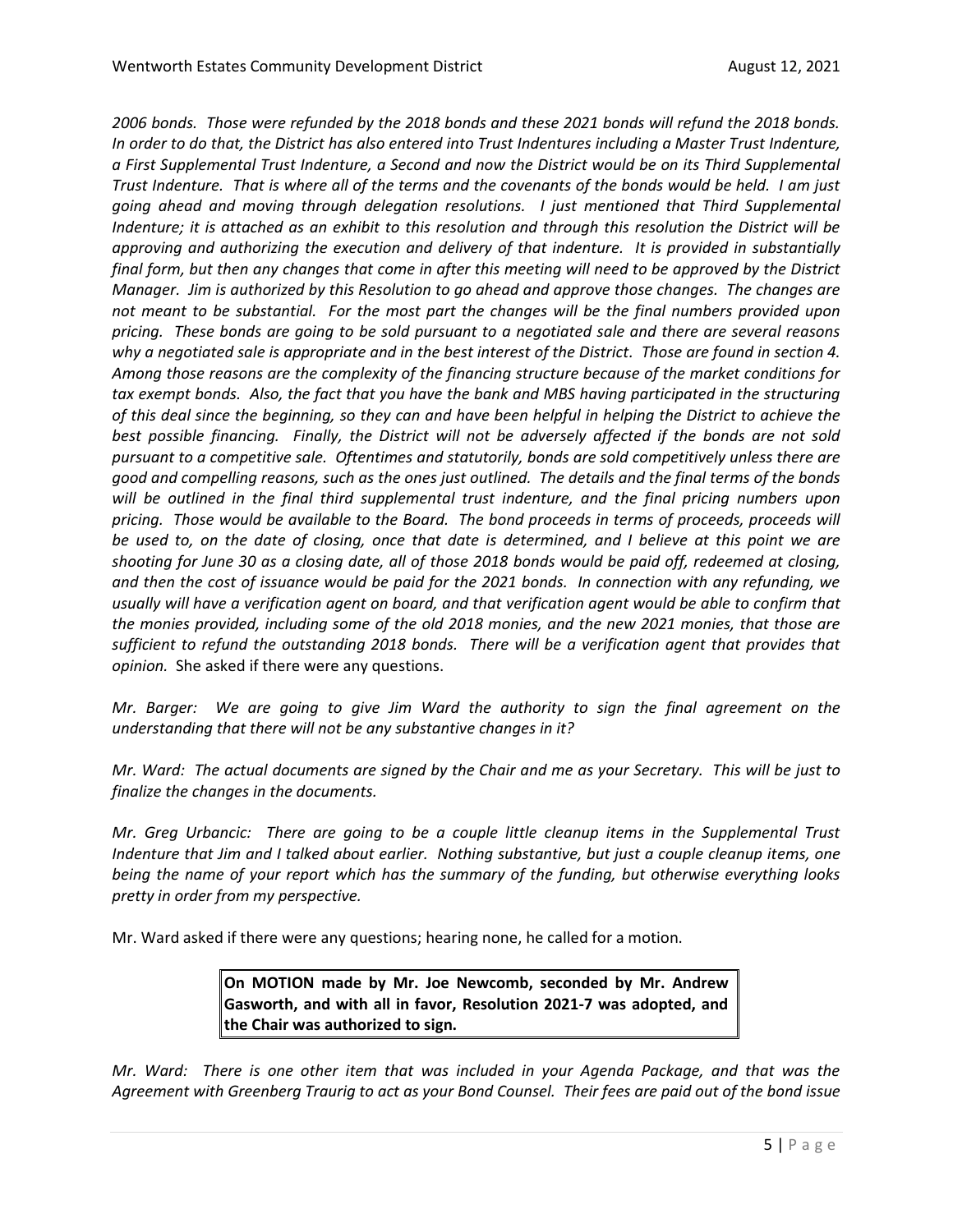*that Sara and Brett referenced earlier. I will ask you for a motion to approve the Greenberg Traurig Fee Schedule and to act as your Bond Counsel on this refinancing. This was in the backup documents emailed to you yesterday.* 

> **On MOTION made by Mr. Andrew Gasworth, seconded by Ms. Joanne Lekas, and with all in favor, to approve the Greenberg Traurig Fee Schedule and to approve Greenberg Traurig to act as your Bond Counsel on this refinancing.**

### **FIFTH ORDER OF BUSINESS Staff Reports**

**I. District Attorney**

No report.

### **II. Asset Manager**

### **a) Operations Report July 2021**

*Mr. Bernard: Changing the annuals out front at the main entrance next week (indecipherable). The (indecipherable) saying we will get a 50% reduction. I definitely can see that they do not have as much algae bloom as they did last year. The worst location is Lake 42 around the peninsula. They are thinking they have to get some bigger transmitters in there for that one because of the nutrients coming off the golf course, plus the construction turbidity stirring up the water. It is not a bad outbreak, but they still (indecipherable).* 

*Mr. Barger: They are saying it's an average of 50% (indecipherable).* 

*Mr. Bernard: They can see a reduction. We have triannual reports that we take (indecipherable). They are basing what they are reporting (indecipherable). It is definitely coming down. It is a winwin so far.* 

*Mr. Andrew Gasworth: You say it is a 50% reduction. What was it with the chemicals?*

*Mr. Bernard: It's a 50% reduction in what it would have been with the waves. We are reducing what the algae blooms to about 50% of what it was before. That's based on their measurements of the chloroform in the water.* 

*Mr. Ward: It's not 50% reduction in the chemical use, it's a 50% reduction in the algae.*

*Mr. Bernard: It's a 100% reduction in the chemical use in those lakes.* 

*Mr. Gasworth: But if we used chemicals what would be the reduction?*

*Mr. Bernard: The problem with algae is it's based on the weather, the heat, how many nutrients are in the water, so you are adding chemicals as a reaction, not proactively. This is a proactive effort.*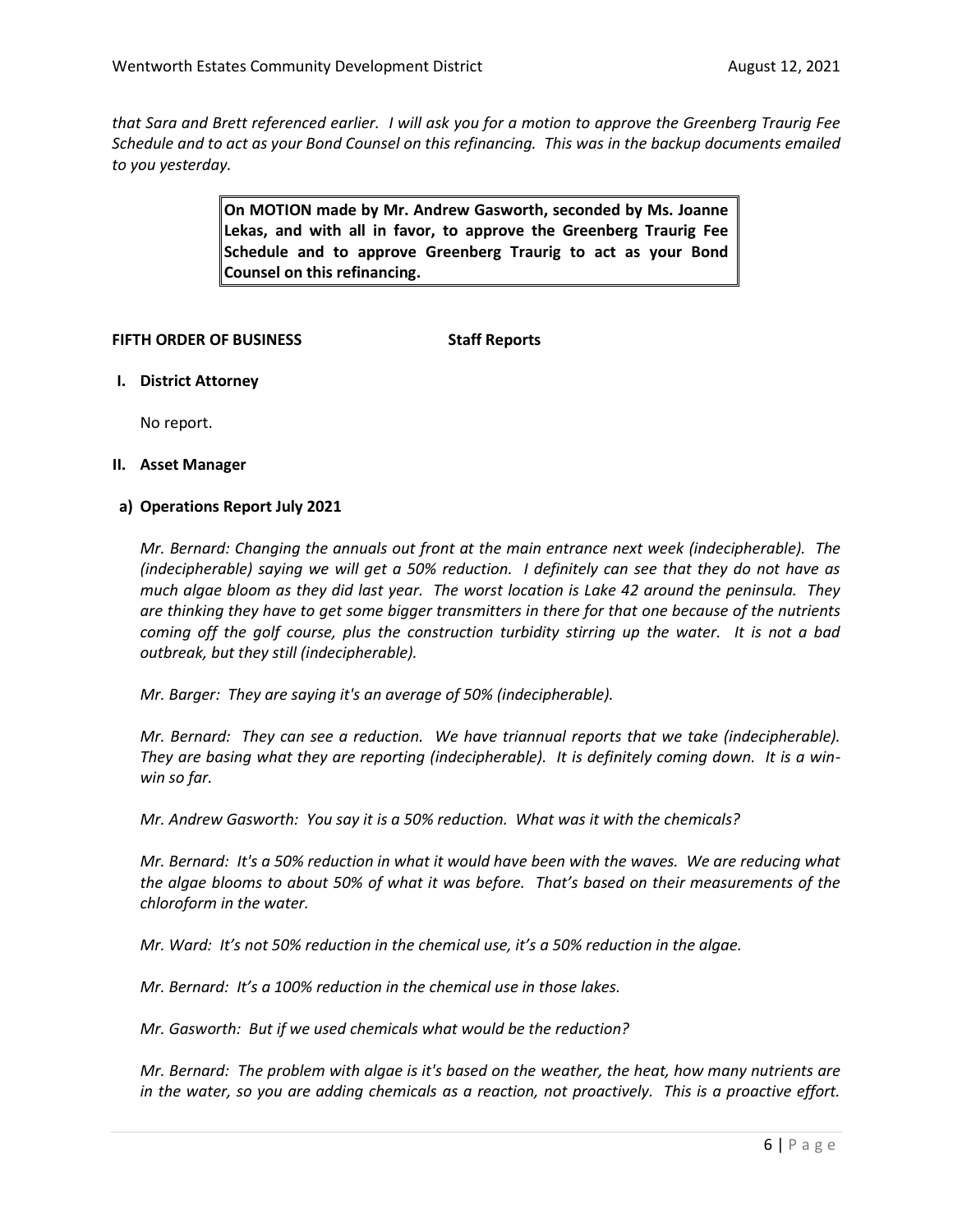*When we use the chemicals, we have to wait for a reaction to happen to add the chemicals. It's harder to measure because we don't have something in the water to give us readings every day like they do.* 

*Mr. Gasworth: But it's a 50% reduction from the baseline which was last year at this time.* 

*Mr. Bernard: Yes, and it's a 100% reduction in the chemical use in the seven lakes.* 

*Mr. Gasworth: If you are looking at our Community from across 41, you have the bridge, you have walls that we own, if you go to the far left, past the wall, there is a pond there. Do we own any of that land?* 

*Mr. Bernard: No. That pond is not us. Even the canal is not us. We just have it from the west side of the canal bank up to the wall.* 

*Mr. Gasworth: That little bit of grass there we maintain.*

*Mr. Bernard: That whole slope coming down to the wall, that's ours to maintain.* 

### **III. District Engineer**

No report.

### **IV. District Manager**

- **a) Financial Statements for period ending June 30, 2021 (unaudited)**
- **b) Financial Statements for period ending July 31, 2021 (unaudited)**

No report.

## **SIXTH ORDER OF BUSINESS Supervisor's Requests and Audience Comments**

Mr. Ward asked if there were any Supervisor's requests or questions from the Board; there were none. He asked if there were any audience members present by audio or video with comments or questions; there were none.

### **SEVENTH ORDER OF BUSINESS Next Meeting Date Announcement**

**Announcement of Next Meeting – Friday, August 27***,* **2021**

### **EIGHTH ORDER OF BUSINESS Adjournment**

Mr. Ward adjourned the meeting at 9:02 a.m.